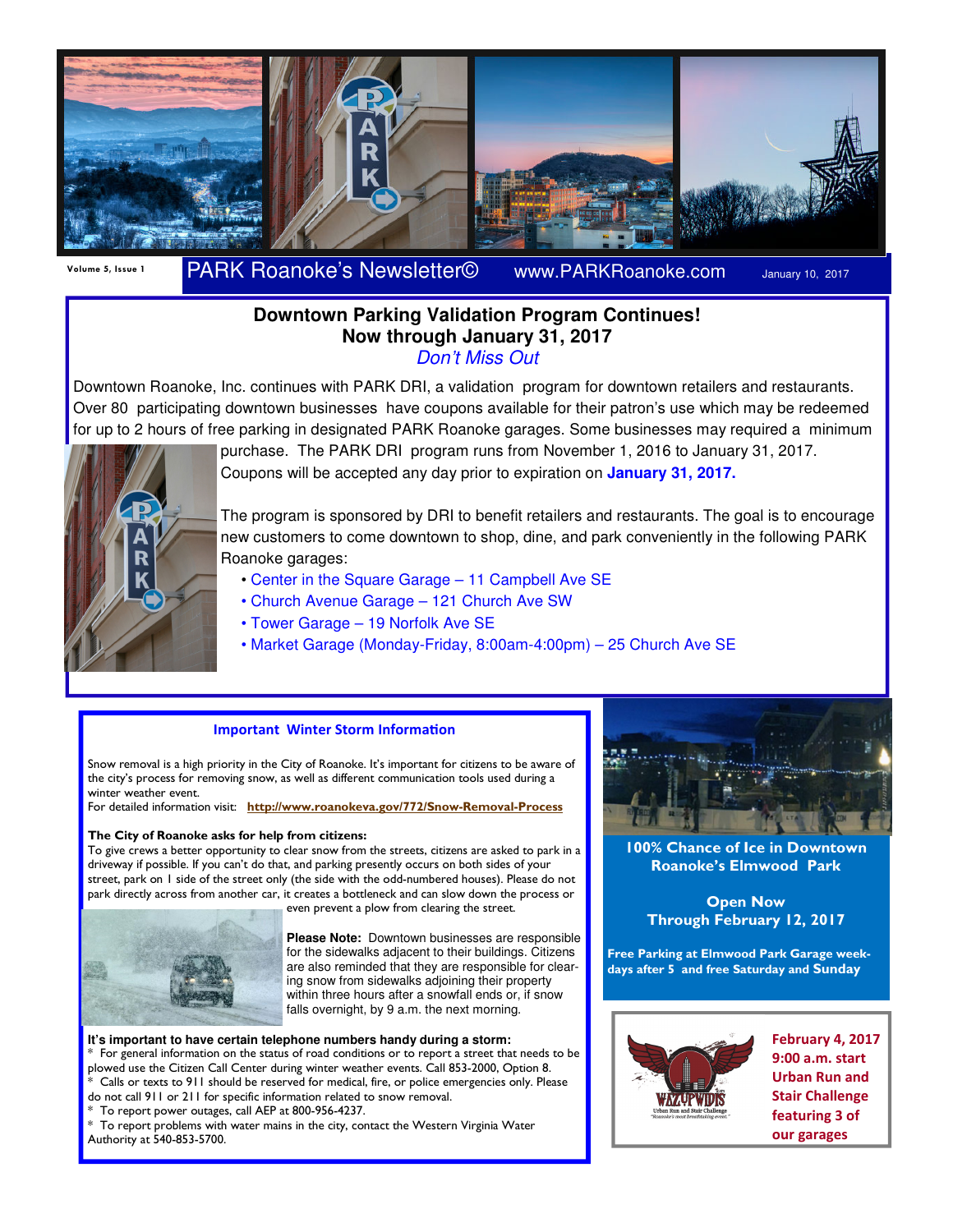PARK Roanoke's Newsletter<sup>®</sup> www.PARKRoanoke.com January 10, 2017







## Writers Sought for Writer by Bus Public Art Project Submitted by Jeremy Holmes, Director of Ride Solutions

RIDE Solutions, the City of Roanoke Arts Commission, and the Greater Roanoke Transit Authority are partnering to once again present a unique public art project in spring 2017. Up to four Valley Metro buses will display artworks selected from the City of Roanoke's Regional Public Art Collection during the months of March and April.

Additionally, a writer or writers will be issued a one month bus pass and paid an honorarium of \$1,000 to create a unique work of literature while riding different bus routes. The work may be any genre including short stories, poetry, essays, plays, etc. The work may also be multimedia and include art, music or photography. The work will be published on the participating organizations web sites and other venues as possible. If appropriate an exhibition of the work will be displayed at a prominent downtown location.

The goals of the project are to publicize the many works of regional art in the city collection and draw attention to the important role public transportation plays in connecting our neighborhoods and communities. In addition to encouraging ridership, Valley Metro will help bring these works of arts into all of Roanoke's neighborhoods.

Art by Bus is part of a larger promotion by Ride Solutions throughout March and April which will include other activities such as live musical performances, sculpture, activities at the bus stops, partnerships with local schools, and more. Art by Bus will partner with transit agencies throughout the



RIDE Solutions service area of Central and Southwest Virginia.

Individuals or groups may submit an application by submitting an entry form, a writing sample, resume and references. A panel made up of representatives from the sponsoring organizations and community members will review the applications and select the writer or writers from the applicants. The panel seeks to have content that is original, family friendly, creative and constructive.

For information on previous Writer by Bus efforts visit ridesolutions.org/artbybus

## Timeline: Applications due by 5 PM on January 20, 2017

Selected writer notified no later than February 1, 2017

Project onset March 1, 2017

Deliverables finalized by May 30, 2017

Applications may be downloaded at www.roanokeva.gov/artsandculture